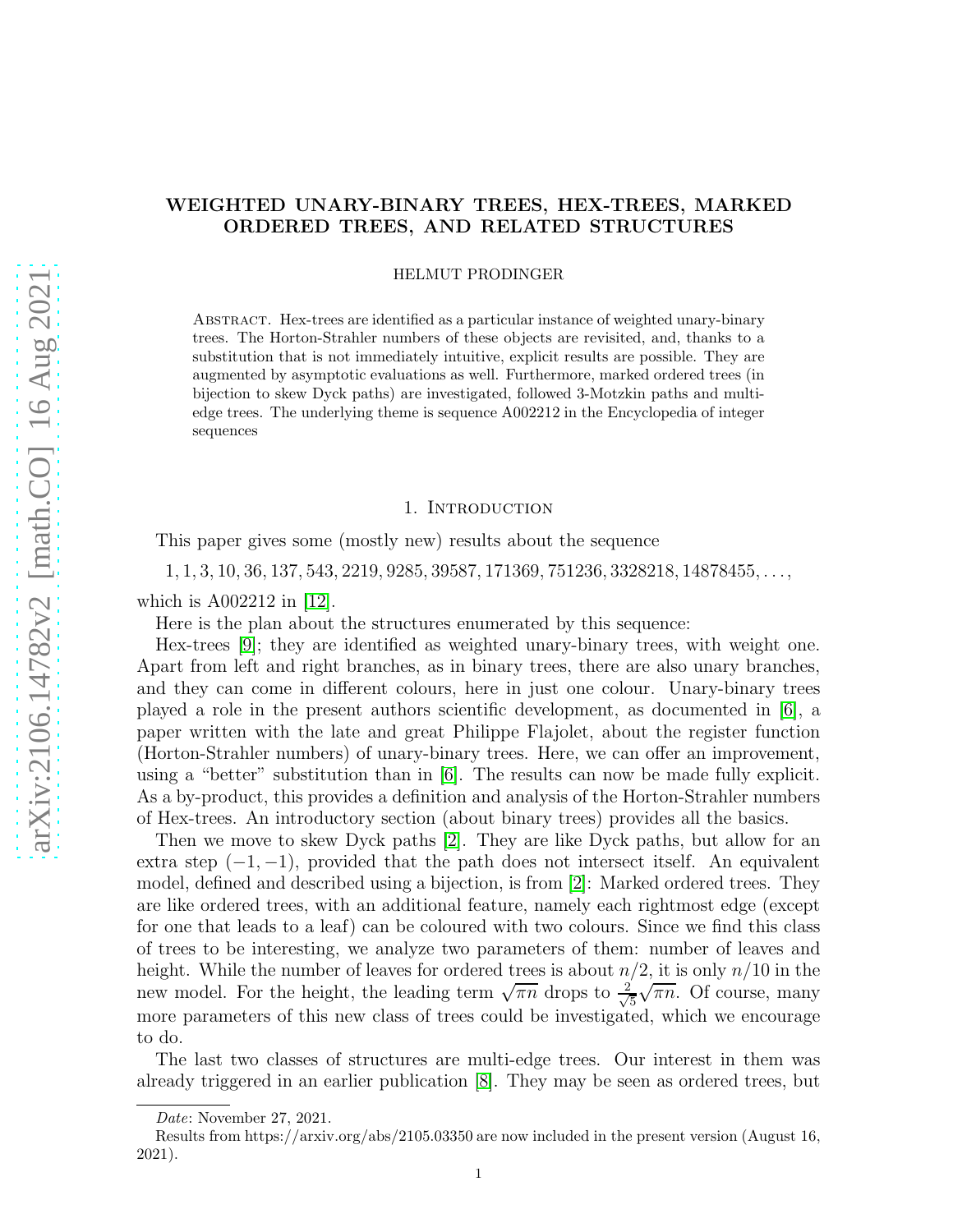### 2 H. PRODINGER

with weighted edges. The weights are integers  $\geq 1$ , and a weight a may be interpreted as a parallel edges. The other class are 3-Motzkin paths. They are like Motzkin paths (Dyck paths plus horizontal steps); however, the horizontal steps come in three different colours. A bijection is described. Since 3-Motzkin paths and multi-edge trees are very much alike (using a variation of the classical rotation correspondence), all the structures that are discussed in this paper can be linked via bijections.

# 2. Binary trees and Horton-Strahler numbers

Binary trees may be expressed by the following symbolic equation, which says that they include the empty tree and trees recursively built from a root followed by two subtrees, which are binary trees:

$$
\mathscr{B} = \square + \bigwedge_{\mathscr{B}} \mathscr{B}
$$

Binary trees are counted by Catalan numbers and there is an important parameter reg, which in Computer Science is called the register function. It associates to each binary tree (which is used to code an arithmetic expression, with data in the leaves and operators in the internal nodes) the minimal number of extra registers that is needed to evaluate the tree. The optimal strategy is to evaluate difficult subtrees first, and use one register to keep its value, which does not hurt, if the other subtree requires less registers. If both subtrees are equally difficult, then one more register is used, compared to the requirements of the subtrees. This natural parameter is among Combinatorialists known as the Horton-Strahler numbers, and we will adopt this name throughout this paper.

There is a recursive description of this function:  $reg(\square) = 0$ , and if tree t has subtrees  $t_1$  and  $t_2$ , then

$$
\mathsf{reg}(t) = \begin{cases} \max\{\mathsf{reg}(t_1), \mathsf{reg}(t_2)\} & \text{if } \mathsf{reg}(t_1) \neq \mathsf{reg}(t_2), \\ 1 + \mathsf{reg}(t_1) & \text{otherwise.} \end{cases}
$$

The recursive description attaches numbers to the nodes, starting with 0's at the leaves and then going up; the number appearing at the root is the Horton-Strahler number of the tree.



Let  $\mathcal{R}_p$  denote the family of trees with Horton-Strahler number  $=p$ , then one gets immediately from the recursive definition:

$$
\mathscr{R}_p = \bigotimes_{\mathscr{R}_{p-1}} \mathscr{R}_{p-1} + \bigotimes_{\mathscr{R}_p} \sum_{\substack{j \leq p}} \mathscr{R}_j + \bigotimes_{\substack{j \leq p}} \mathscr{R}_j \mathscr{R}_p
$$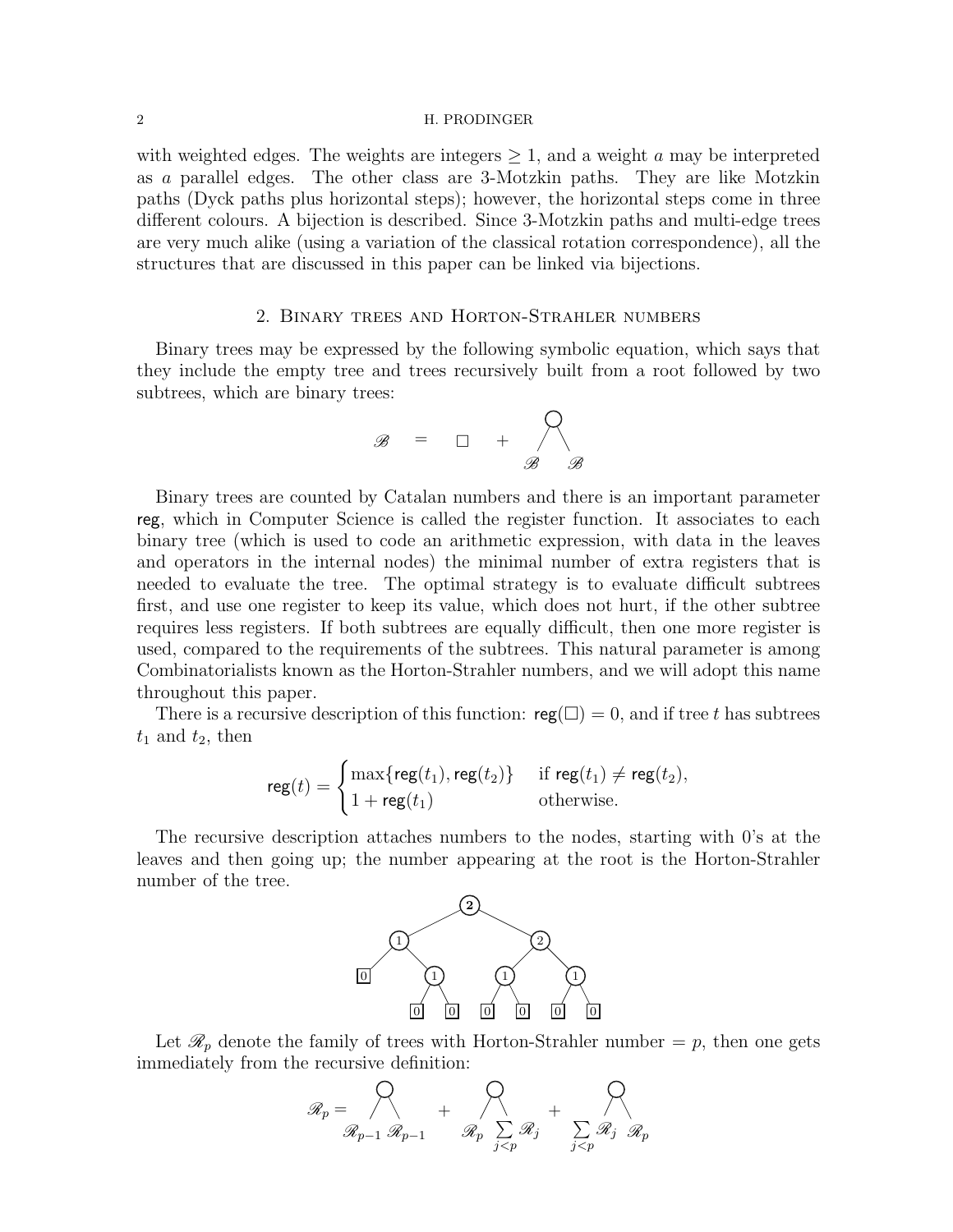In terms of generating functions, these equations read as

$$
R_p(z) = zR_{p-1}^2(z) + 2zR_p(z)\sum_{j < p} R_j(z);
$$

the variable  $z$  is used to mark the size (i. e., the number of internal nodes) of the binary tree.

A historic account of these concepts, from the angle of Philippe Flajolet, who was one of the pioneers is [\[11\]](#page-11-5), compare also [\[10\]](#page-11-6).

Amazingly, the recursion for the generating functions  $R_p(z)$  can be solved explicitly! The substitution

$$
z = \frac{u}{(1+u)^2}
$$

that de Bruijn, Knuth, and Rice [\[1\]](#page-11-7) also used, produces the nice expression

$$
R_p(z) = \frac{1 - u^2}{u} \frac{u^{2^p}}{1 - u^{2^{p+1}}}.
$$

Of course, once this is known, it can be proved by induction, using the recursive formula. For the readers benefit, this will be sketched now.

We start with the auxiliary formula

$$
\sum_{0 \le j < p} \frac{u^{2^j}}{1 - u^{2^{j+1}}} = \frac{u}{1 - u} - \frac{u^{2^p}}{1 - u^{2^p}},
$$

which is easy to prove by induction: For  $p = 0$ , the formula  $0 = \frac{u}{1-u} - \frac{u}{1-u}$  $\frac{u}{1-u}$  is correct, and then

$$
\sum_{0 \le j < p+1} \frac{u^{2^j}}{1 - u^{2^{j+1}}} = \frac{u}{1 - u} - \frac{u^{2^p}}{1 - u^{2^p}} + \frac{u^{2^p}}{1 - u^{2^{p+1}}}
$$
\n
$$
= \frac{u}{1 - u} - \frac{u^{2^p} (1 + u^{2^p})}{1 - u^{2^{p+1}}} + \frac{u^{2^p}}{1 - u^{2^{p+1}}} = \frac{u}{1 - u} - \frac{u^{2^{p+1}}}{1 - u^{2^{p+1}}}.
$$

Now the formula for  $R_p(z)$  can also be proved by induction. First,  $R_0(z) = \frac{1-u^2}{u}$ u  $\frac{u}{1-u^2} =$ 1, as it should, and

$$
zR_{p-1}^{2}(z) + 2zR_{p}(z) \sum_{j  
= 
$$
\frac{u}{(1+u)^{2}} \frac{(1-u^{2})^{2}}{u^{2}} \frac{u^{2^{p}}}{(1-u^{2^{p}})^{2}} + \frac{2u}{(1+u)^{2}} R_{p}(z) \sum_{j  
= 
$$
\frac{u^{2^{p}-1}(1-u)^{2}}{(1-u^{2^{p}})^{2}} + \frac{2(1-u)}{(1+u)} R_{p}(z) \sum_{j
$$
$$
$$

Solving

$$
R_p(z) = \frac{u^{2^p - 1}(1 - u)^2}{(1 - u^{2^p})^2} + \frac{2(1 - u)}{(1 + u)} R_p(z) \left[ \frac{u}{1 - u} - \frac{u^{2^p}}{1 - u^{2^p}} \right]
$$

leads to

$$
R_p(z)\frac{1-u}{1+u}\left[1+2\frac{u^{2^p}}{1-u^{2^p}}\right] = \frac{u^{2^p-1}(1-u)^2}{(1-u^{2^p})^2},
$$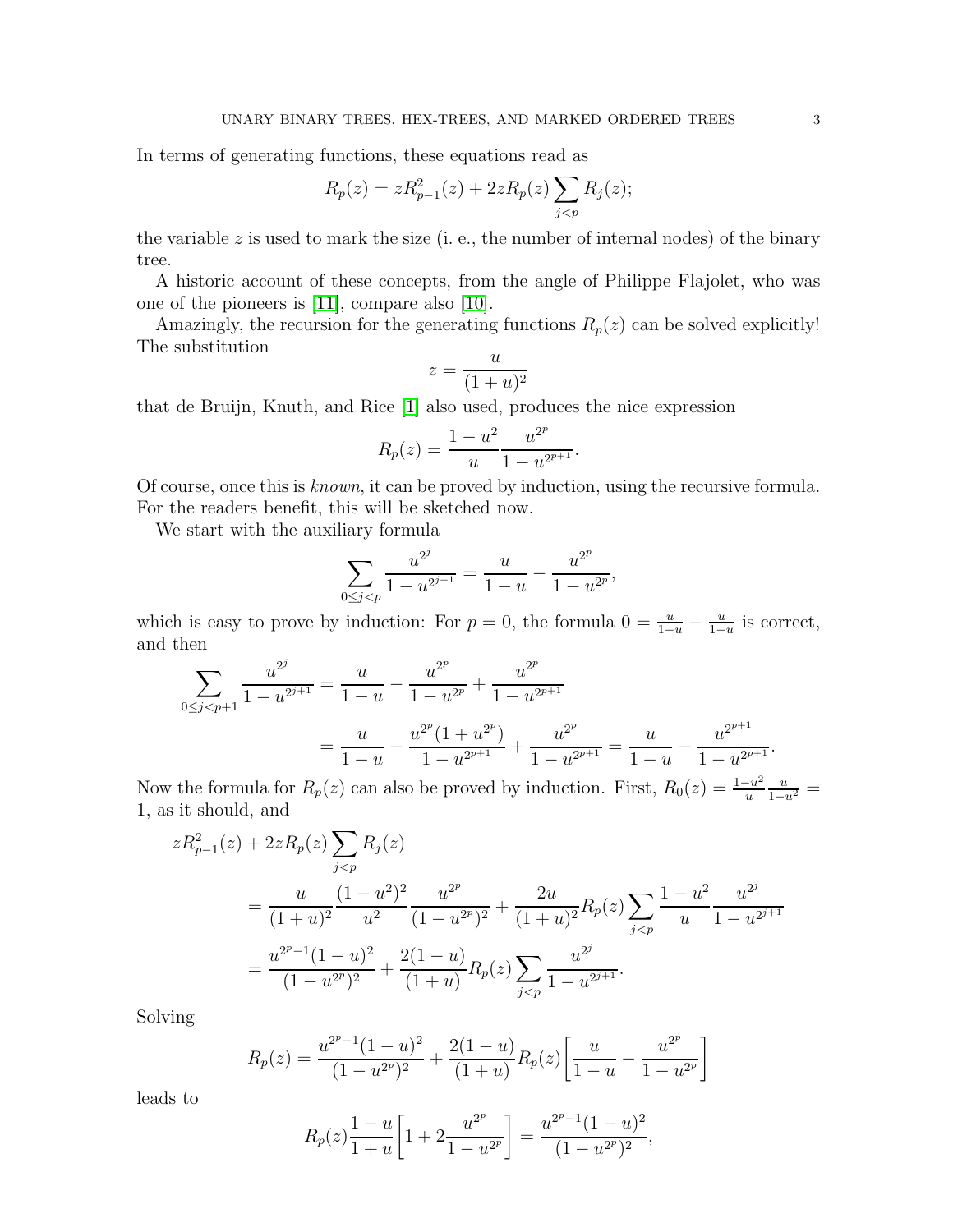or, simplified

$$
R_p(z) = \frac{u^{2^p - 1}(1 - u^2)}{(1 - u^{2^p})(1 + u^{2^p})} = \frac{1 - u^2}{u} \frac{u^{2^p}}{(1 - u^{2^{p+1}})}
$$

which is the formula that we needed to prove.  $\Box$ 

# 3. Unary-binary trees and Hex-trees

The family of unary-binary trees  $\mathcal M$  might be defined by the symbolic equation

$$
\mathcal{M} = \square + \bigcap_{\mathcal{M} \setminus \{\square\}} + \bigcap_{\mathcal{M} \setminus \mathcal{M}} \mathcal{M}
$$

The equation for the generating function is

$$
M = 1 + z(M - 1) + zM^2
$$

with the solution

$$
M = M(z) = \frac{1 - z - \sqrt{1 - 6z + 5z^2}}{2z} = 1 + z + 3z^2 + 10z^3 + 36z^4 + \dots;
$$

the coefficients form again sequence  $A002212$  in [\[12\]](#page-11-0) and enumerate Schröder paths, among many other things. We will come to equivalent structures a bit later.

In the instance of unary-binary trees, we can also work with a substitution: Set  $z = \frac{u}{1+3u+u^2}$ , then  $M(z) = 1 + u$ . Unary-binary trees and the register function were investigated in [\[6\]](#page-11-2), but the present favourable substitution was not used. Therefore, in this previous paper, asymptotic results were available but no explicit formulae.

This works also with a weighted version, where we allow unary edges with a different colours. Then

$$
\mathcal{N} = \Box + a \cdot \begin{matrix} 0 \\ + \end{matrix} + \begin{matrix} 0 \\ \mathcal{N} \end{matrix} \mathcal{N}
$$

and with the substitution  $z = \frac{u}{1+(u+2)u+u^2}$ , the generating function is beautifully expressed as  $N(z) = 1 + u$ . For  $a = 0$ , this covers also binary trees.

We will consider the Horton-Strahler numbers of unary-binary trees in the sequel. The definition is naturally extended by

$$
\mathsf{reg}\left(\begin{array}{c} \mathsf{0} \\ \mathsf{I} \end{array}\right) = \mathsf{reg}(\mathsf{t}).
$$

Now we can move again to  $R_p(z)$ , the generating funciton of (generalized) unarybinary trees with Horton-Strahler number = p. The recursion (for  $p \ge 1$ ) is

$$
\mathscr{R}_p = \bigvee_{\mathscr{R}_{p-1}} \mathscr{R}_{p-1} + \bigvee_{\mathscr{R}_p} \sum_{\substack{j \leq p \\ j < p}} \mathscr{R}_j + \bigvee_{\substack{j \leq p \\ j < p}} + a \cdot \bigvee_{\mathscr{R}_p} + a \cdot \bigvee_{\mathscr{R}_p}
$$

In terms of generating functions, these equations read as

$$
R_p(z) = zR_{p-1}^2(z) + 2zR_p(z)\sum_{j < p} R_j(z) + azR_p(z), \quad p \ge 1; \quad R_0(z) = 1.
$$

,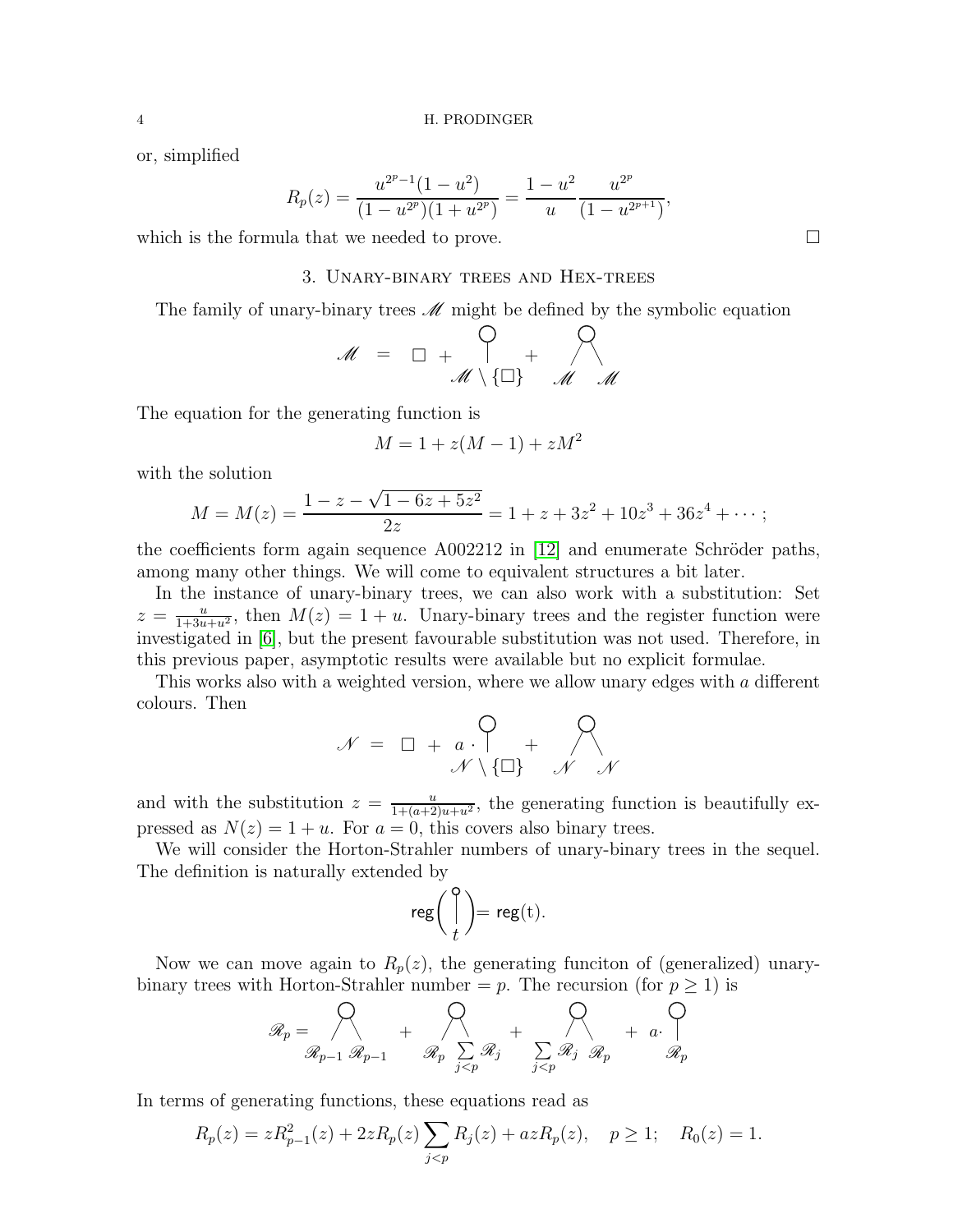Amazingly, with the substitution  $z = \frac{u}{1 + (a+2)u+u^2}$ , formally we get the same solution as in the binary case:

$$
R_p(z) = \frac{1 - u^2}{u} \frac{u^{2^p}}{1 - u^{2^{p+1}}}.
$$

The proof by induction is as before. One sees another advantage of the substitution: On a formal level, many manipulations do not need to be repeated. Only when one switches back to the z-world, things become different.

Now we move to Hex-trees.

$$
\mathscr{H} = \Box + \bigcirc + \bigotimes_{\mathscr{H} \setminus \{\Box\}} \mathscr{H} \setminus \{\Box\} + \bigotimes_{\mathscr{H} \setminus \{\Box\}} + \bigotimes_{\mathscr{H} \setminus \{\Box\}} + \bigotimes_{\mathscr{H} \setminus \{\Box\}} + \bigotimes_{\mathscr{H} \setminus \{\Box\}}
$$

Hex trees either have two non-empty successors, or one of 3 types of unary successors (called left, middle, right). The author has seen this family first in [\[9\]](#page-11-1), but one can find older literature following the references and the usual search engines.

The generating function satisfies

$$
H(z) = 1 + z(H(z) - 1)^2 + z + 3z(H(z) - 1) = \frac{1 - z - \sqrt{(1 - z)(1 - 5z)}}{2z}
$$
  
= 1 + z + 3z<sup>2</sup> + 10z<sup>3</sup> + 36z<sup>4</sup> + 137z<sup>5</sup> + 543z<sup>6</sup> + 2219z<sup>7</sup> + 9285z<sup>8</sup> + 39587z<sup>9</sup> + · · · .

The same generating function also appears in [\[8\]](#page-11-4), and it is again sequence A002212 in [\[12\]](#page-11-0). One can rewrite the symbolic equation as

$$
\mathscr{H} = \Box + \begin{matrix} 0 & & & \Box \\ & \mathscr{H} & & \mathscr{H} \setminus \{\Box\} \end{matrix}
$$

and sees in this way that the Hex-trees are unary-binary trees (with parameter  $a = 1$ ).

Continuing with enumerations. First, we will enumerate the number of (generalized) unary-binary trees with  $n$  (internal) nodes. For that we need the notion of generalized trinomial coefficients, viz.

$$
\binom{n; 1, a, 1}{k} := [z^k](1 + az + z^2)^n.
$$

Of course, for  $a = 2$ , this simplifies to a binomial coefficient  $\binom{2n}{k}$  $\binom{2n}{k}$ . We will use contour integration to pull out coefficients, and the contour of integer, in whatever variable, is a small circle (or equivalent) around the origin. The desired number is

$$
[zn](1+u) = \frac{1}{2\pi i} \oint \frac{dz}{z^{n+1}} (1+u)
$$
  
=  $\frac{1}{2\pi i} \oint \frac{du(1-u^2)(1+(a+2)u+u^2)^{n+1}}{(1+(a+2)u+u^2)^2u^{n+1}} (1+u)$   
=  $[u^{n+1}](1-u)(1+u)^2(1+(a+2)u+u^2)^{n-1}$   
=  $\binom{n-1;1,a+2,1}{n+1} + \binom{n-1;1,a+2,1}{n} - \binom{n-1;1,a+2,1}{n-2} - \binom{n-1;1,a+2,1}{n-2}.$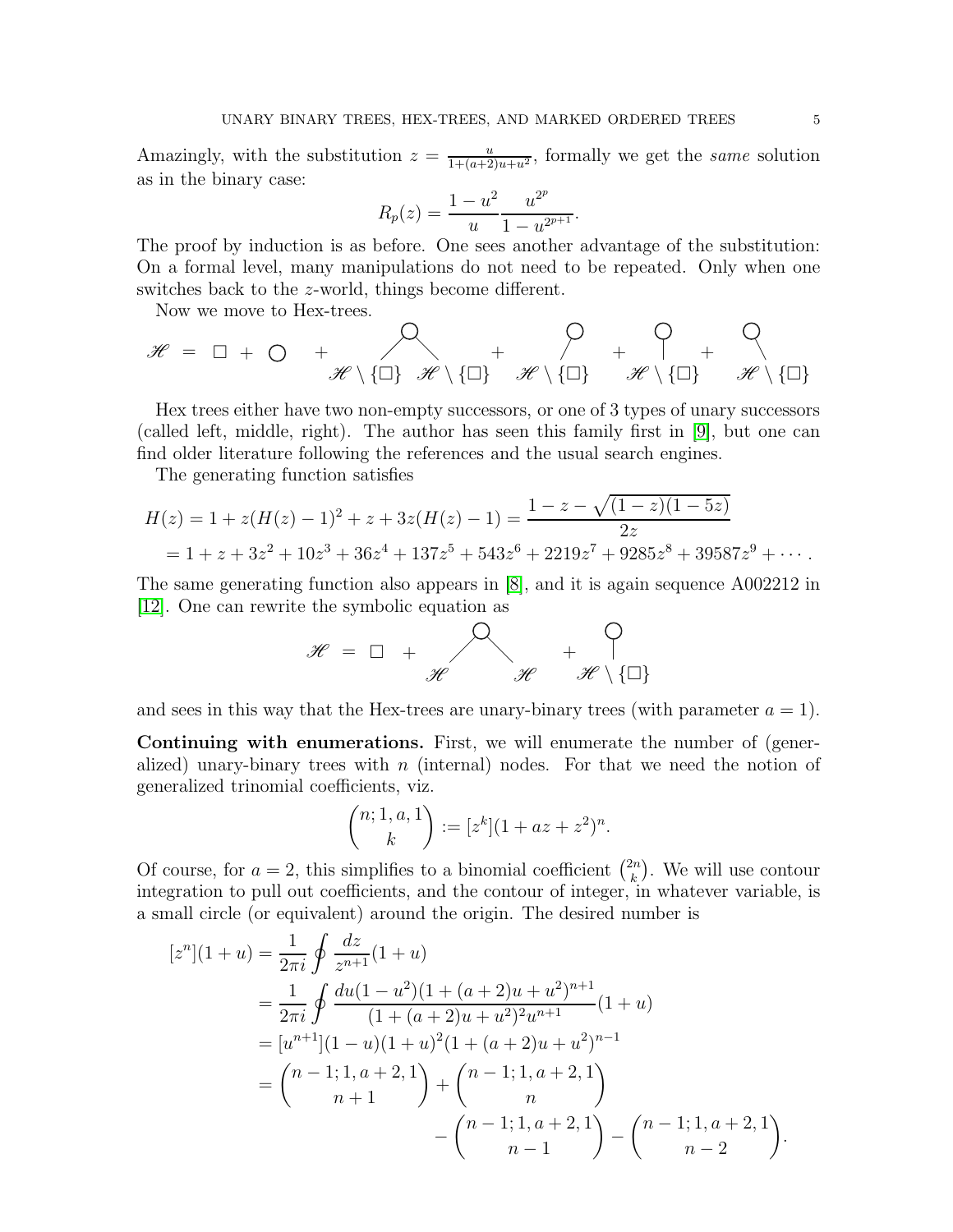#### 6 H. PRODINGER

Then we introducte  $S_p(z) = R_p(z) + R_{p+1}(z) + R_{p+2}(z) + \cdots$ , the generating function of trees with Horton-Strahler number  $\geq p$ . Using the summation formula proved earlier, we get

$$
S_p(z) = \frac{1 - u^2}{u} \frac{u^{2^p}}{1 - u^{2^p}} = \frac{1 - u^2}{u} \sum_{k \ge 1} u^{k2^p}.
$$

Further,

$$
[z^{n}]S_{p}(z) = \sum_{k \ge 1} \frac{1}{2\pi i} \oint \frac{dz}{z^{n+1}} \frac{1 - u^{2}}{u} u^{k2^{p}}.
$$

Asymptotics. We start by deriving asymptotics for the number of (generalized) unarybinary trees with  $n$  (internal) nodes. This is a standard application of singularity analysis of generating functions, as described in [\[5\]](#page-11-8) and [\[7\]](#page-11-9).

We start from the generating function

$$
N(z) = \frac{1 - az - \sqrt{1 - 2(a + 2)z + a(a + 4)z^2}}{2z}
$$

and determine the singularity closest to the origin, which is the value making the square root disappear:  $z = \frac{1}{a+4}$ . After that, the local expansion of  $N(z)$  around this singularity is determined:

$$
N(z) \sim 2 - \sqrt{a + 4} \sqrt{1 - (a + 4)z}.
$$

The translation lemmas given in [\[5\]](#page-11-8) and [\[7\]](#page-11-9) provide the asymptotics:

$$
[zn]N(z) \sim [zn]\left(2 - \sqrt{a+4}\sqrt{1 - (a+4)z}\right)
$$
  
=  $-\sqrt{a+4}(a+4)^n \frac{n^{-3/2}}{\Gamma(-\frac{1}{2})} = (a+4)^{n+1/2} \frac{1}{2\sqrt{\pi}n^{3/2}}.$ 

Just note that  $a = 0$  is the well-known formula for binary trees with n nodes.

Now we move to the generating function for the average number of registers. Apart from normalization it is

$$
\sum_{p\geq 1} pR_p(z) = \sum_{p\geq 1} S_p(z) = \frac{1 - u^2}{u} \sum_{p\geq 1} \sum_{k\geq 1} u^{k2^p}
$$

$$
= \frac{1 - u^2}{u} \sum_{n\geq 1} v_2(n)u^n,
$$

where  $v_2(n)$  is the highest exponent k such  $2^k$  divides n.

This has to be studied around  $u = 1$ , which, upon setting  $u = e^{-t}$ , means around  $t = 0$ . Eventually, and that is the only thing that is different here, this is to be retranslated into a singular expansion of z around its singularity, which depends on the parameter a.

For the reader's convenience, we also repeat the steps that were known before. The first factor is elementary:

$$
\frac{1-u^2}{u} \sim 2t + \frac{1}{3}t^3 + \cdots
$$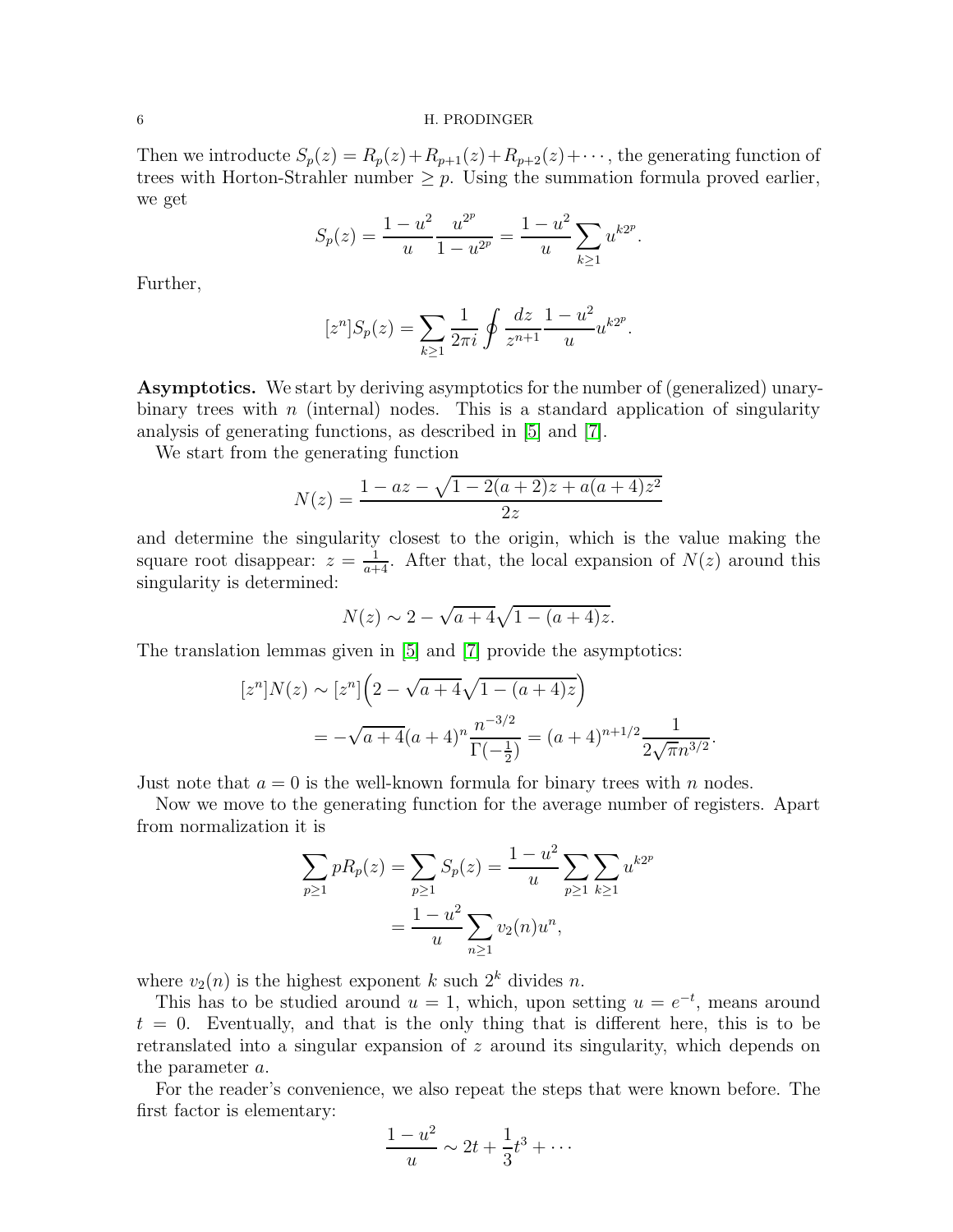For

$$
\sum_{p\geq 1}\sum_{k\geq 1}e^{-k2^pt},
$$

one applies the Mellin transform, with the result

$$
\frac{\Gamma(s)\zeta(s)}{2^s-1}
$$

.

Applying the inversion formula, one finds

$$
\sum_{p\geq 1} \sum_{k\geq 1} e^{-k2^{p}t} = \frac{1}{2\pi i} \int_{2-i\infty}^{2+i\infty} t^{-s} \frac{\Gamma(s)\zeta(s)}{2^{s} - 1} ds.
$$

Shifting the line of integration to the left, the residues at the poles  $s = 1, s = 0$ ,  $s = \chi_k = \frac{2k\pi i}{\log 2}$ ,  $k \neq 0$  provide enough terms for our asymptotic expansion.

$$
\frac{1}{t} + \frac{\gamma}{2 \log 2} - \frac{1}{4} - \frac{\log \pi}{2 \log 2} + \frac{\log t}{2 \log 2} + \frac{1}{\log 2} \sum_{k \neq 0} \Gamma(\chi_k) \zeta(\chi_k) t^{-\chi_k}.
$$

Combined with the elementary factor, this leads to

$$
2 + \left(\frac{\gamma}{\log 2} - \frac{1}{2} - \frac{\log \pi}{\log 2} + \frac{\log t}{\log 2}\right)t + \frac{2t}{\log 2} \sum_{k \neq 0} \Gamma(\chi_k) \zeta(\chi_k) t^{-\chi_k} + O(t^2 \log t).
$$

Now we want to translate into the original z-world. Since  $z = \frac{u}{1+(a+2)u+u^2}$ ,  $u = 1$ translates into the singularity  $z = \frac{1}{4+1}$  $\frac{1}{4+a}$ . Further,

$$
t \sim \sqrt{4+a} \cdot \sqrt{1-z(4+a)},
$$

let us abbreviate  $A = 4 + a$ , then for singularity analysis we must consider

$$
\frac{\sqrt{A} \cdot \sqrt{1 - zA} \log(1 - zA)}{2 \log 2} + \left(\frac{\gamma}{\log 2} - \frac{1}{2} - \frac{\log \pi}{\log 2} + \frac{\log A}{2 \log 2}\right) \sqrt{A} \cdot \sqrt{1 - zA} + \frac{2}{\log 2} \sum_{k \neq 0} \Gamma(\chi_k) \zeta(\chi_k) A^{\frac{1 - \chi_k}{2}} (1 - zA)^{\frac{1 - \chi_k}{2}}.
$$

The formula that is perhaps less known and needed here is [\[5\]](#page-11-8)

$$
[zn] \log(1-z)\sqrt{1-z} \sim \frac{n^{-3/2}\log n}{2\sqrt{\pi}} + \frac{n^{-3/2}}{2\sqrt{\pi}}(-2+\gamma+2\log 2);
$$

furthermore we need

$$
[z^n](1-z)^{\alpha} \sim \frac{n^{-\alpha-1}}{\Gamma(-\alpha)}.
$$

We start with the most complicated term:

$$
\frac{[z^n]^{\frac{\sqrt{A}\cdot\sqrt{1-zA}\log(1-zA)}{2\log 2}}}{[z^n]N(z)} \sim \frac{\sqrt{A}}{2\log 2} \frac{A^n \left(\frac{n^{-3/2}\log n}{2\sqrt{\pi}} + \frac{n^{-3/2}}{2\sqrt{\pi}}(-2+\gamma+2\log 2)\right)}{A^{n+1/2} \frac{1}{2\sqrt{\pi}n^{3/2}}}
$$

$$
= \log_4 n + 1 + \frac{\gamma}{2\log 2} - \frac{1}{\log 2}.
$$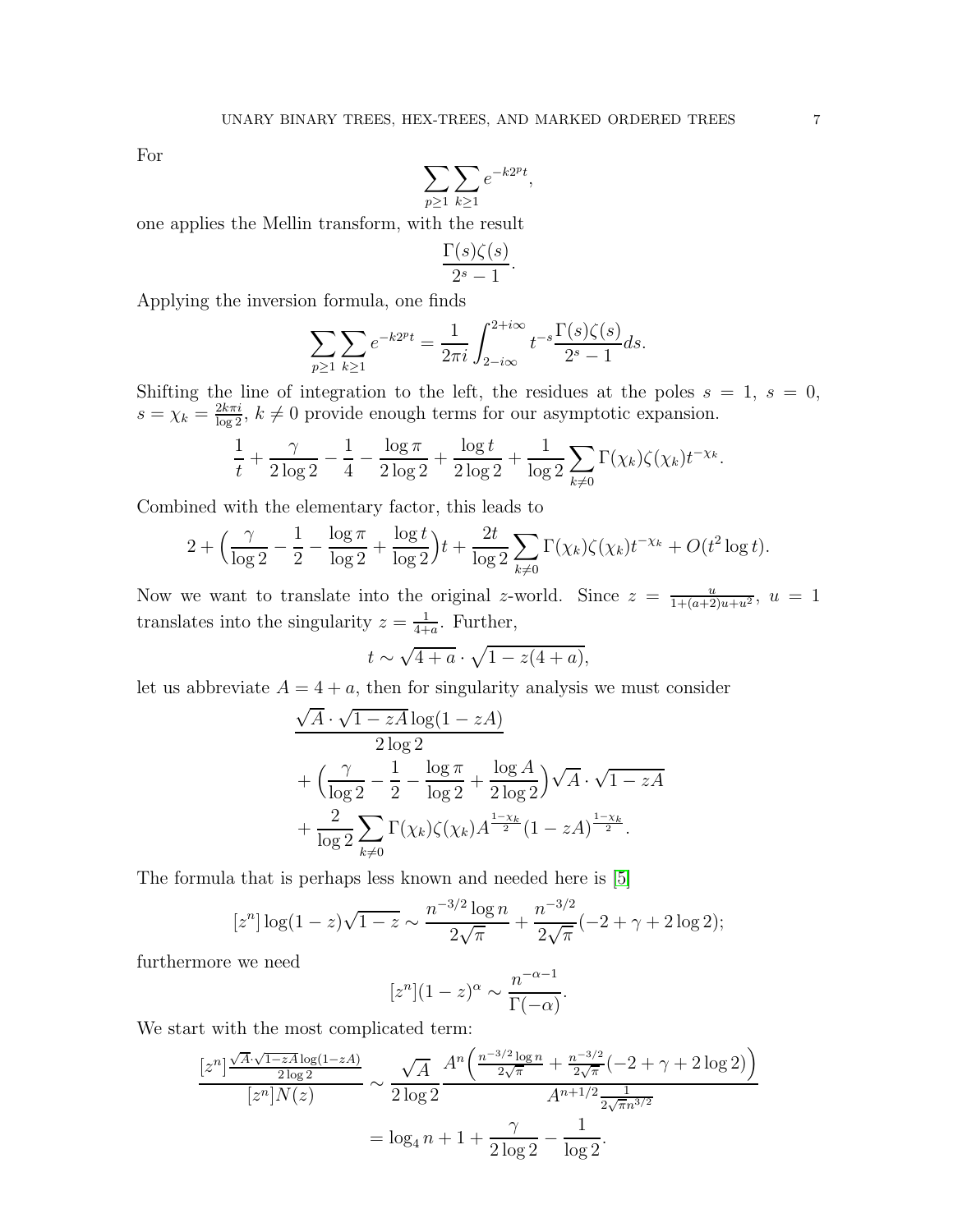The next term we consider is

$$
\left(\frac{\gamma}{\log 2} - \frac{1}{2} - \frac{\log \pi}{\log 2} + \frac{\log A}{2 \log 2}\right) \sqrt{A} \frac{[z^n] \sqrt{1 - zA}}{[z^n] N(z)} \n\sim \left(\frac{\gamma}{\log 2} - \frac{1}{2} - \frac{\log \pi}{\log 2} + \frac{\log A}{2 \log 2}\right) \sqrt{A} \frac{[z^n] \sqrt{1 - zA}}{-\sqrt{A} [z^n] \sqrt{1 - zA}} \n= -\frac{\gamma}{\log 2} + \frac{1}{2} + \frac{\log \pi}{\log 2} - \frac{\log A}{2 \log 2}.
$$

The last term we consider is

$$
\frac{2}{\log 2} \Gamma(\chi_k) \zeta(\chi_k) A^{\frac{1-\chi_k}{2}} \frac{[z^n](1 - zA)^{\frac{1-\chi_k}{2}}}{-\sqrt{A} [z^n] \sqrt{1 - zA}} \sim -\frac{4\sqrt{\pi}}{\log 2} \frac{\Gamma(\chi_k) \zeta(\chi_k)}{\Gamma(\frac{\chi_k - 1}{2})} A^{\frac{1-\chi_k}{2}} n^{\chi_k/2}.
$$

Eventually we have evaluated the average value of the Horton-Strahler numbers:

# Theorem 1.

$$
\log_4 n - \frac{\gamma}{2 \log 2} - \frac{1}{\log 2} + \frac{3}{2} + \frac{\log \pi}{\log 2} - \frac{\log A}{2 \log 2} - \frac{4 \sqrt{\pi A}}{\log 2} \sum_{k \neq 0} \frac{\Gamma(\chi_k) \zeta(\chi_k)}{\Gamma(\frac{\chi_k - 1}{2})} A^{\frac{-\chi_k}{2}} n^{\chi_k/2}
$$

$$
= \log_4 n - \frac{\gamma}{2 \log 2} - \frac{1}{\log 2} + \frac{3}{2} + \frac{\log \pi}{\log 2} - \frac{\log A}{2 \log 2} + \psi(\log_4 n),
$$

with a tiny periodic function  $\psi(x)$  of period 1.

# 4. Marked ordered trees

In [\[2\]](#page-11-3) we find the following variation of ordered trees: Each rightmost edge might be marked or not, if it does not lead to an endnode (leaf). We depict a marked edge by the red colour and draw all of them of size 4 (4 nodes):



FIGURE 1. All 10 marked ordered trees with 4 nodes.

Now we move to a symbolic equation for the marked ordered trees:



FIGURE 2. Symbolic equation for marked ordered trees.  $\mathscr{A}\cdots\mathscr{A}$  refers to  $\geq 0$  copies of  $\mathscr{A}$ .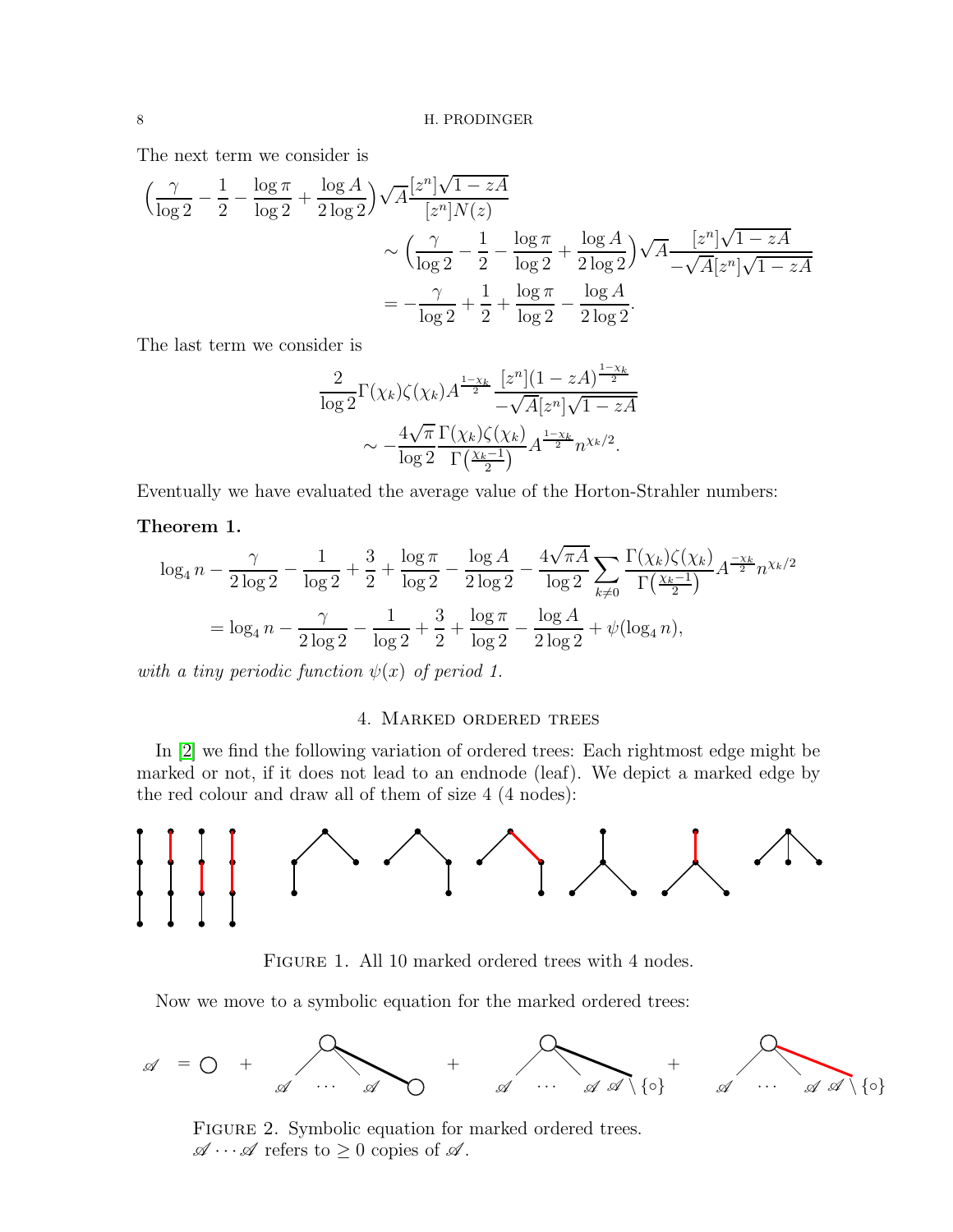In terms of generating functions,

$$
A = z + \frac{z}{1 - A}z + \frac{z}{1 - A}2(A - z),
$$

with the solution

$$
A(z) = \frac{1 - z - \sqrt{1 - 6z + 5z^2}}{2} = z + z^2 + z^3 + 3z^3 + 10z^4 + 36z^5 + \cdots
$$

The importance of this family of trees lies in the bijection to skew Dyck paths, as given in [\[2\]](#page-11-3). One walks around the tree as one usually does and translates it into a Dyck path. The only difference are the red edges. On the way down, nothing special is to be reported, but on the way up, it is translated into a skew step  $(-1, -1)$ . The present author believes that trees are more manageable when it comes to enumeration issues than skew Dyck paths.

The 10 trees of Figure 1 translate as follows:



5. Parameters of marked ordered trees

There are many parameters, usually considered in the context of ordered trees, that can be considered for marked ordered trees. Of course, we cannot be encyclopedic, also, to keep the balance between the other structures that are considered in this paper. We just consider a few parameters and leave further analysis to the future.

The number of leaves. To get this, it is most natural to use an additional variable u when translating the symbolic equation, so that  $z^n u^k$  refers to trees with n nodes and k leaves. One obtains

$$
F = zu + \frac{z}{1 - F} \big( zu2(F - zu) \big),
$$

with the solution

$$
F(z, u) = -z + \frac{zu}{2} + \frac{1}{2} - \frac{1}{2}\sqrt{4z^2 - 4z + z^2u^2 - 2zu + 1}
$$
  
=  $zu + z^2u + (2u + u^2) z^3 + (4u + 5u^2 + u^3) z^4 + \cdots$ 

The factor  $4u + 5u^2 + u^3$  corresponds to the 10 trees in Figure 1.

Of interest is also the average number of leaves, when all marked ordered trees of size n are considered to be equally likely. For that, we differentiate  $F(z, u)$  w. r. t. u, followed by  $u := 1$ , with the result

$$
\frac{z}{2} + \frac{z - z^2}{2\sqrt{1 - 6z + 5z^2}} = \frac{z}{1 - v}, \text{ with the usual } z = \frac{v}{1 + 3v + v^2}.
$$

Since  $F(z, 1) = z(1 + v)$ , it follows that the average is asymptotic to

$$
\frac{[z^{n+1}] \frac{z}{1-v}}{[z^{n+1}] z(1+v)} = \frac{[z^n] \frac{1}{1-v}}{[z^n](1+v)} = \frac{[z^n] \frac{1}{\sqrt{5}} \frac{1}{\sqrt{1-5z}}}{5^{n+\frac{1}{2}} \frac{1}{2\sqrt{\pi}} n^{3/2}}
$$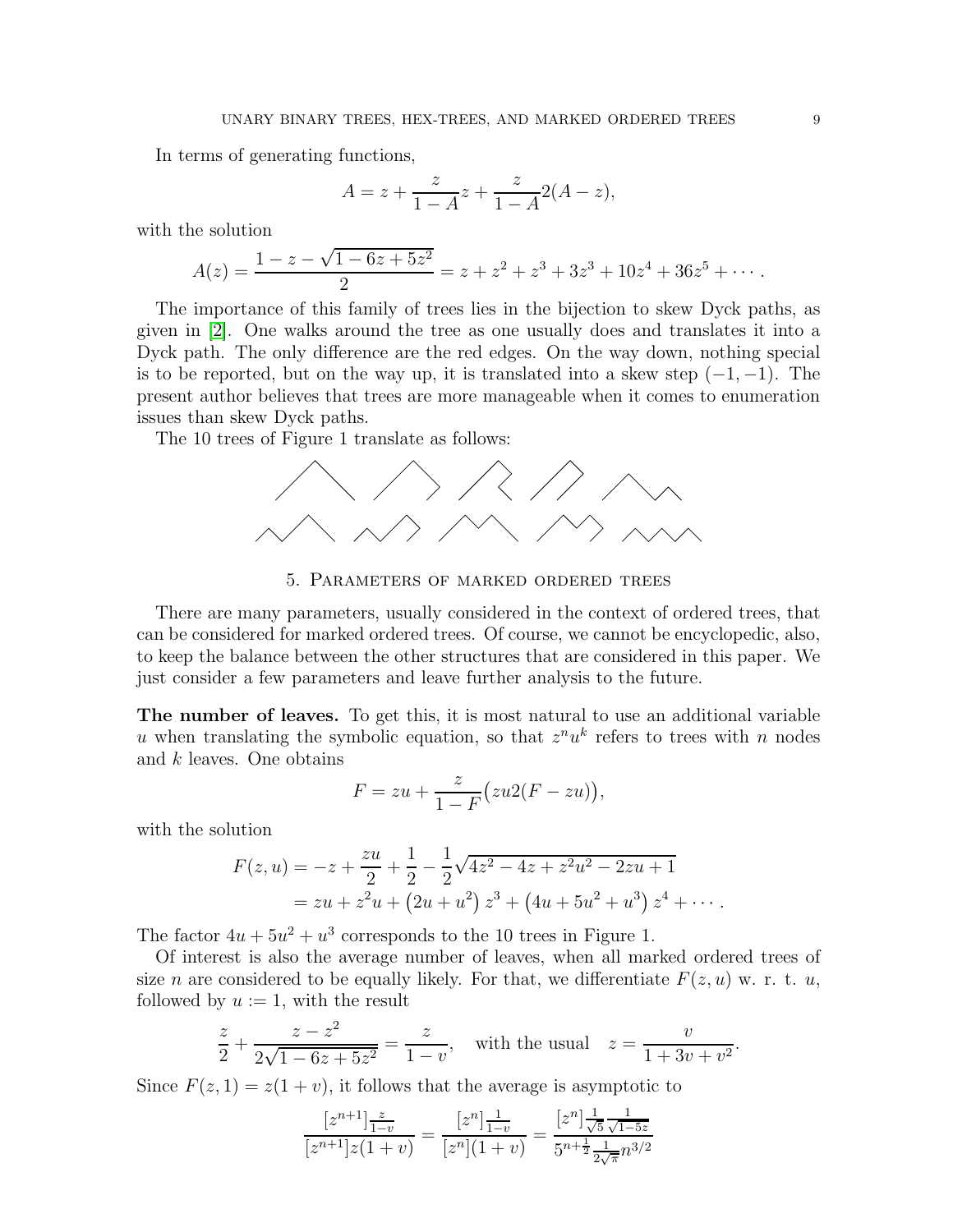$$
=\frac{\frac{n^{-1/2}}{\Gamma(\frac{1}{2})}}{5^{n+\frac{1}{2}}\frac{1}{2\sqrt{\pi}}n^{3/2}}=\frac{n}{10}.
$$

Note that the corresponding number for ordered trees (unmarked) is  $\frac{n}{2}$ , so we have significantly less leaves here.

The height. As in the seminal paper [\[1\]](#page-11-7), we define the height in terms of the longest chain of nodes from the root to a leaf. Further, let  $p_h = p_h(z)$  be the generating function of marked ordered trees of height  $\leq h$ . From the symbolic equation,

$$
p_{h+1} = z + \frac{z^2}{1 - p_h} + \frac{2z^2(p_h - z)}{1 - p_h} = -z + \frac{2z - z^2}{1 - p_h}, \quad h \ge 1, \ p_1 = z.
$$

By some creative guessing, separating numerator and denominator, we find the solution

$$
p_h = z(1+v)\frac{(1+2v)^{h-1} - v^h(v+2)^{h-1}}{(1+2v)^{h-1} - v^{h+1}(v+2)^{h-1}},
$$

which is easy to prove by induction. The limit for  $h \to \infty$  is  $z(1 + v)$ , the generating function of all marked ordered trees, as expected. Taking differences, we get the generating functions of trees of height  $> h$ :

$$
z(1+v) - z(1+v)\frac{(1+2v)^{h-1} - v^h(v+2)^{h-1}}{(1+2v)^{h-1} - v^{h+1}(v+2)^{h-1}}
$$
  
=  $z(1+v)\frac{(1+2v)^{h-1} - v^{h+1}(v+2)^{h-1} - (1+2v)^{h-1} + v^h(v+2)^{h-1}}{(1+2v)^{h-1} - v^{h+1}(v+2)^{h-1}}$   
=  $z(1-v^2)\frac{(v+2)^{h-1}v^h}{(1+2v)^{h-1} - v^{h+1}(v+2)^{h-1}}.$ 

From this, the average height can be worked out, as in the model paper [\[8\]](#page-11-4). We sketch the essential steps. For the average height, one needs

$$
\sum_{h\geq 0} z(1-v^2) \frac{(v+2)^{h-1}v^h}{(1+2v)^{h-1} - v^{h+1}(v+2)^{h-1}}
$$

and its behaviour around  $v = 1$ , viz.

$$
2z(1-v)\sum_{h\geq 0}\frac{3^{h-1}v^h}{3^{h-1}-v^{h+1}3^{h-1}}\sim 2z(1-v)\sum_{h\geq 1}\frac{v^h}{1-v^h}.
$$

The behaviour of the series can be taken straight from [\[8\]](#page-11-4).

We find there

$$
\sum_{h\geq 1} \frac{v^h}{1 - v^h} = -\frac{\log(1 - v)}{1 - v},
$$

and further

$$
\sum_{h\geq 0} z(1-v^2) \frac{(v+2)^{h-1}v^h}{(1+2v)^{h-1}-v^{h+1}(v+2)^{h-1}} \sim -2z \log(1-v),
$$

so that the coefficient of  $z^{n+1}$  is asymptotic to  $-2[z^n] \log(1-v)$ . Since  $1-v \sim$  $\sqrt{5}\sqrt{1-5z}$ ,

 $-2z \log(1 - v) \sim -2z \log \sqrt{1 - 5z} = -z \log(1 - 5z),$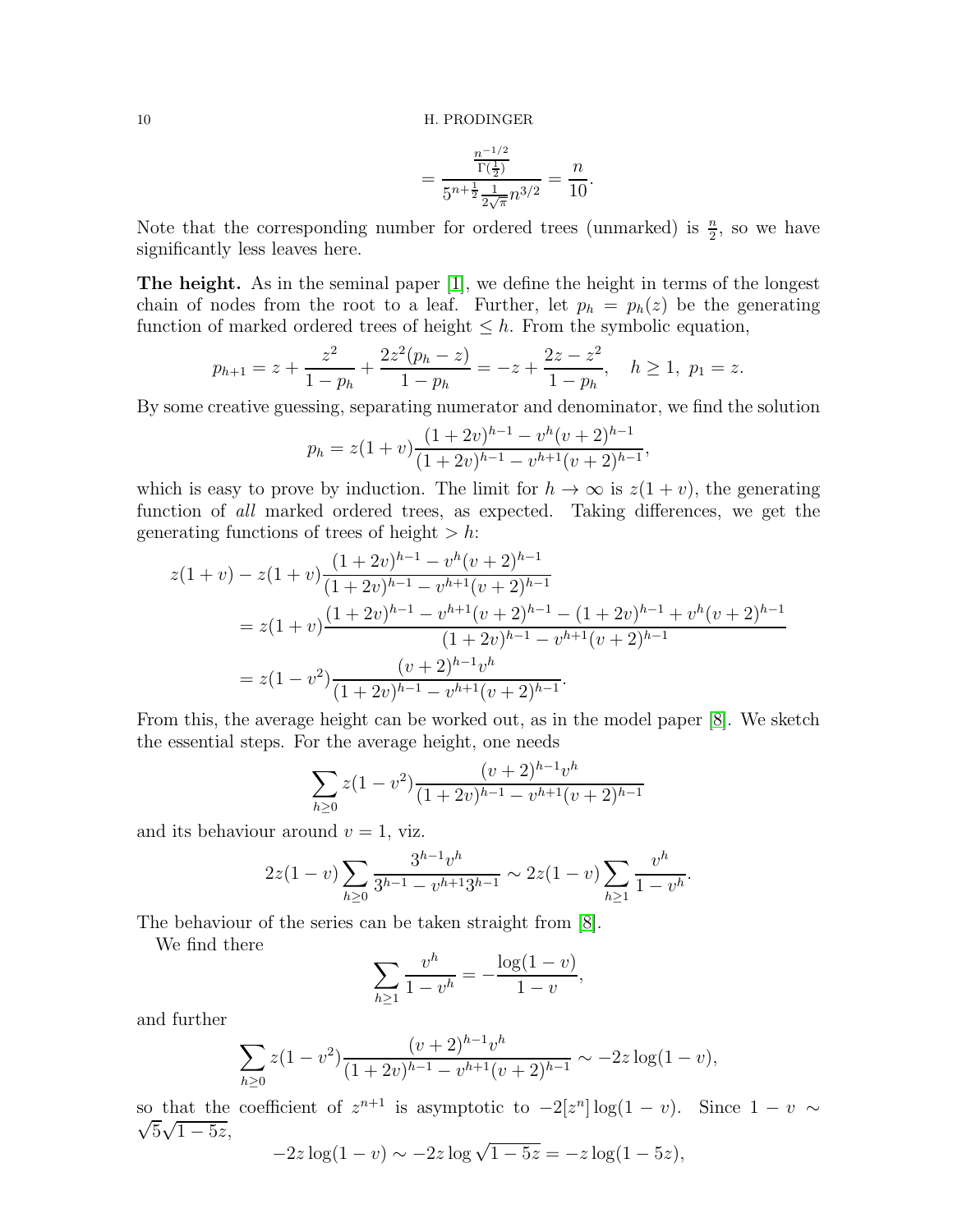and the coefficient of  $z^{n+1}$  in it is asymptotic to  $\frac{5^n}{n}$  $\frac{\partial^n}{\partial n}$ . This has to be divided (as derived earlier) by

$$
5^{n+\frac{1}{2}}\frac{1}{2\sqrt{\pi}n^{3/2}},
$$

with the result

$$
2\frac{5^n}{n}\frac{1}{5^{n+\frac{1}{2}}}\sqrt{\pi}n^{3/2} = \frac{2}{\sqrt{5}}\sqrt{\pi n}.
$$

Note that the constant in front of  $\sqrt{\pi n}$  for ordered trees is  $\frac{2}{\sqrt{n}}$  $\frac{1}{4}$  = 1, so the average height for marked ordered trees is indeed a bit smaller thanks to the extra markings.

## 6. A bijection between multi-edge trees and 3-coloured Motzkin paths

Multi-edge trees are like ordered (planar, plane, ...) trees, but instead of edges there are multiple edges. When drawing such a tree, instead of drawing, say 5 parallel edges, we just draw one edge and put the number 5 on it as a label. These trees were studied in [\[4,](#page-11-10) [8\]](#page-11-4). For the enumeration, one must count edges. The generating function  $F(z)$  satisfies

$$
F(z) = \sum_{k \ge 0} \left( \frac{z}{1 - z} F(z) \right)^k = \frac{1}{1 - \frac{z}{1 - z} F(z)},
$$

whence

$$
F(z) = \frac{1 - z - \sqrt{1 - 6z + 5z^2}}{2z} = 1 + z + 3z^2 + 10z^3 + 36z^4 + 137z^5 + 543z^6 + \cdots
$$

The coefficients form once again sequence A002212 in [\[12\]](#page-11-0).

A Motzkin path consists of up-steps, down-steps, and horizontal steps, see sequence A091965 in [\[12\]](#page-11-0) and the references given there. As Dyck paths, they start at the origin and end, after n steps again at the x-axis, but are not allowed to go below the x-axis. A 3-coloured Motzkin path is built as a Motzkin path, but there are 3 different types of horizontal steps, which we call red, green, blue. The generating function  $M(z)$  satisfies

$$
M(z) = 1 + 3zM(z) + z2M(z)2 = \frac{1 - 3z - \sqrt{1 - 6z + 5z2}}{2z2}, \text{ or } F(z) = 1 + zM(z).
$$

So multi-edge trees with N edges (counting the multiplicities) correspond to 3-coloured Motzkin paths of length  $N-1$ .

The purpose of this note is to describe a bijection. It transforms trees into paths, but all steps are reversible.

The details. As a first step, the multiplicities will be ignored, and the tree then has only n edges. The standard translation of such tree into the world of Dyck paths, which is in every book on combinatorics, leads to a Dyck path of length  $2n$ . Then the Dyck path will transformed bijectively to a 2-coloured Motzkin path of length  $n-1$ (the colours used are red and green). This transformation plays a prominent role in [\[3\]](#page-11-11), but is most likely much older. I believe that people like Viennot know this for 40 years. I would be glad to get a proper historic account from the gentle readers.

The last step is then to use the third colour (blue) to deal with the multiplicities.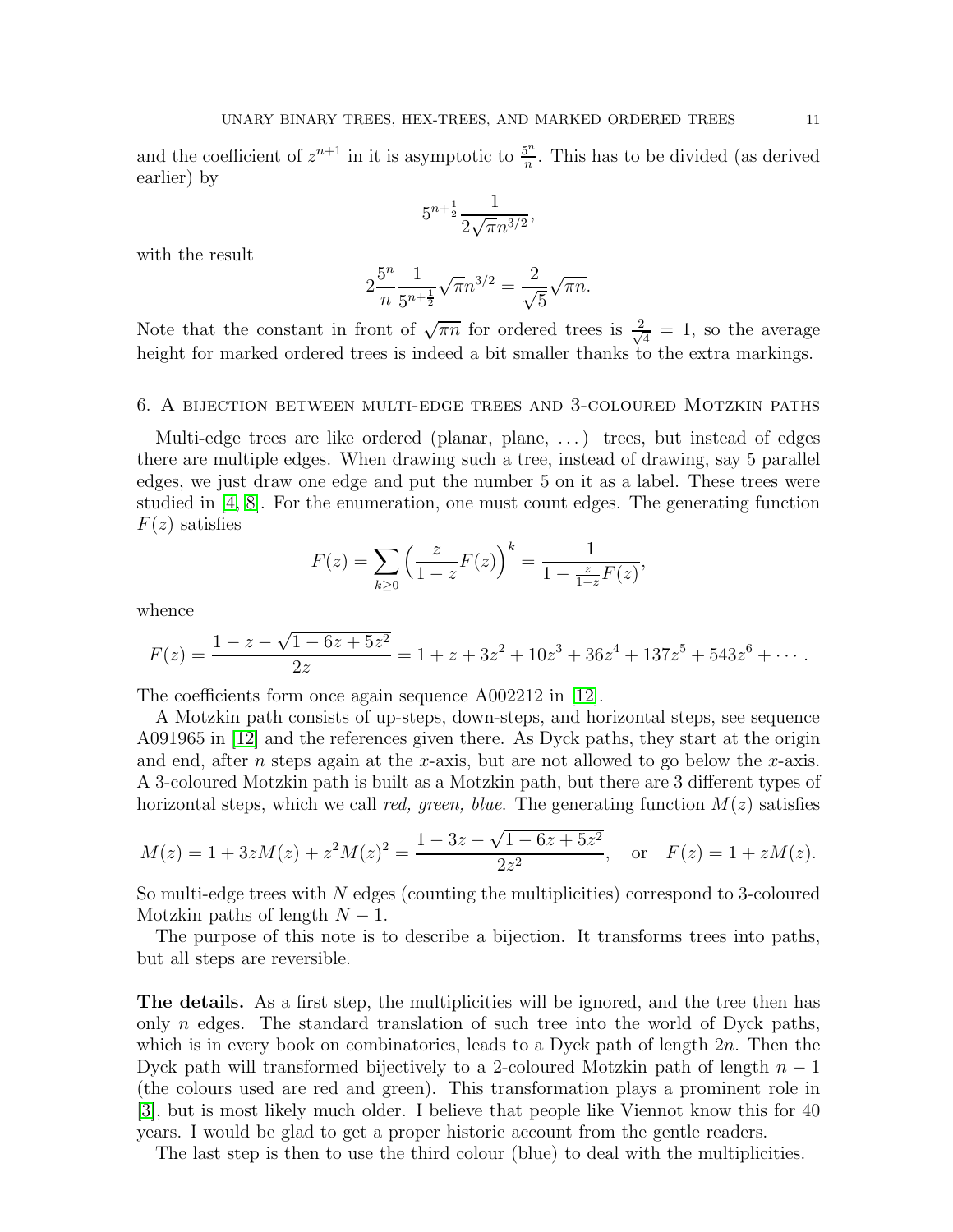#### 12 H. PRODINGER

The first up-step and the last down-step of the Dyck path will be deleted. Then, the remaining  $2n-2$  steps are coded pairwise into a 2-Motzkin path of length  $n-1$ :



The last step is to deal with the multiplicities. If an edge is labelled with the number a, we will insert  $a - 1$  horizontal blue steps in the following way: Since there are currently  $n-1$  symbols in the path, we have n possible positions to enter something (in the beginning, in the end, between symbols). We go through the tree in pre-order, and enter the multiplicities one by one using the blue horizontal steps.

To make this procedure more clear, we prepared a list of 10 multi-edge trees with 3 edges, and the corresponding 3-Motzkin paths of length 2, with intermediate steps completely worked out:

Connecting unary-binary trees with multi-edge trees. This is not too difficult: We start from multi-edge trees, and ignore the multiplicities at the moment. Then we apply the classical rotation correspondence (also called: natural correspondence). Then we add vertical edges, if the multiplicity is higher than 1. To be precise, if there is a node, and an edge with multiplicity a leads to it from the top, we insert  $a-1$  extra nodes in a chain on the top, and connect them with unary branches. The following example with 10 objects will help to understand this procedure. After that, all the structures studied in this paper are connected with bijections.

### **REFERENCES**

- <span id="page-11-7"></span>[1] N. G. De Bruijn, D. E. Knuth, and S. O. Rice. The average height of planted plane trees. In R. C. Read, editor, *Graph Theory and Computing*, pages 15–22. Academic Press, 1972.
- <span id="page-11-11"></span><span id="page-11-3"></span>[2] E. Deutsch, E. Munarini, S. Rinaldi. Skew Dyck paths. *J. Stat. Plann. Infer.*, 140 (8) (2010) 2191–2203.
- [3] Emeric Deutsch and Louis W. Shapiro. A bijection between ordered trees and 2-Motzkin paths and its many consequences. volume 256, pages 655–670. 2002. LaCIM 2000 Conference on Combinatorics, Computer Science and Applications (Montreal, QC).
- <span id="page-11-10"></span>[4] M. Dziemiańczuk. Enumerations of plane trees with multiple edges and Raney lattice paths. *Discrete Math.*, 337:9–24, 2014.
- <span id="page-11-8"></span><span id="page-11-2"></span>[5] P. Flajolet and A. M. Odlyzko. Singularity analysis of generating functions. 3:216–240, 1990.
- [6] P. Flajolet and H. Prodinger. Register allocation for unary-binary trees. *SIAM J. Comput.*, 15(3):629–640, 1986.
- <span id="page-11-9"></span>[7] Philippe Flajolet and Robert Sedgewick. *Analytic combinatorics*. Cambridge University Press, Cambridge, 2009.
- <span id="page-11-4"></span>[8] Clemens Heuberger, Helmut Prodinger, and Stephan Wagner. The height of multiple edge plane trees. *Aequationes Math.*, 90(3):625–645, 2016.
- <span id="page-11-1"></span>[9] Hana Kim and Richard P. Stanley. A refined enumeration of hex trees and related polynomials. *European J. Combin.*, 54:207–219, 2016.
- <span id="page-11-6"></span><span id="page-11-5"></span>[10] H. Prodinger. Philippe Flajolet's early work in combinatorics. 2:1 (2022) Article S1H1.:11 pages, 2022.
- [11] Helmut Prodinger. Introduction to Philippe Flajolet's work on the register function and related topics. *https://www.math.tugraz.at/*∼*prodinger/flajolet-introduction-register.pdf*, 7 pages, 2025.
- <span id="page-11-0"></span>[12] Neil J. A. Sloane and The OEIS Foundation Inc. The on-line encyclopedia of integer sequences, 2021.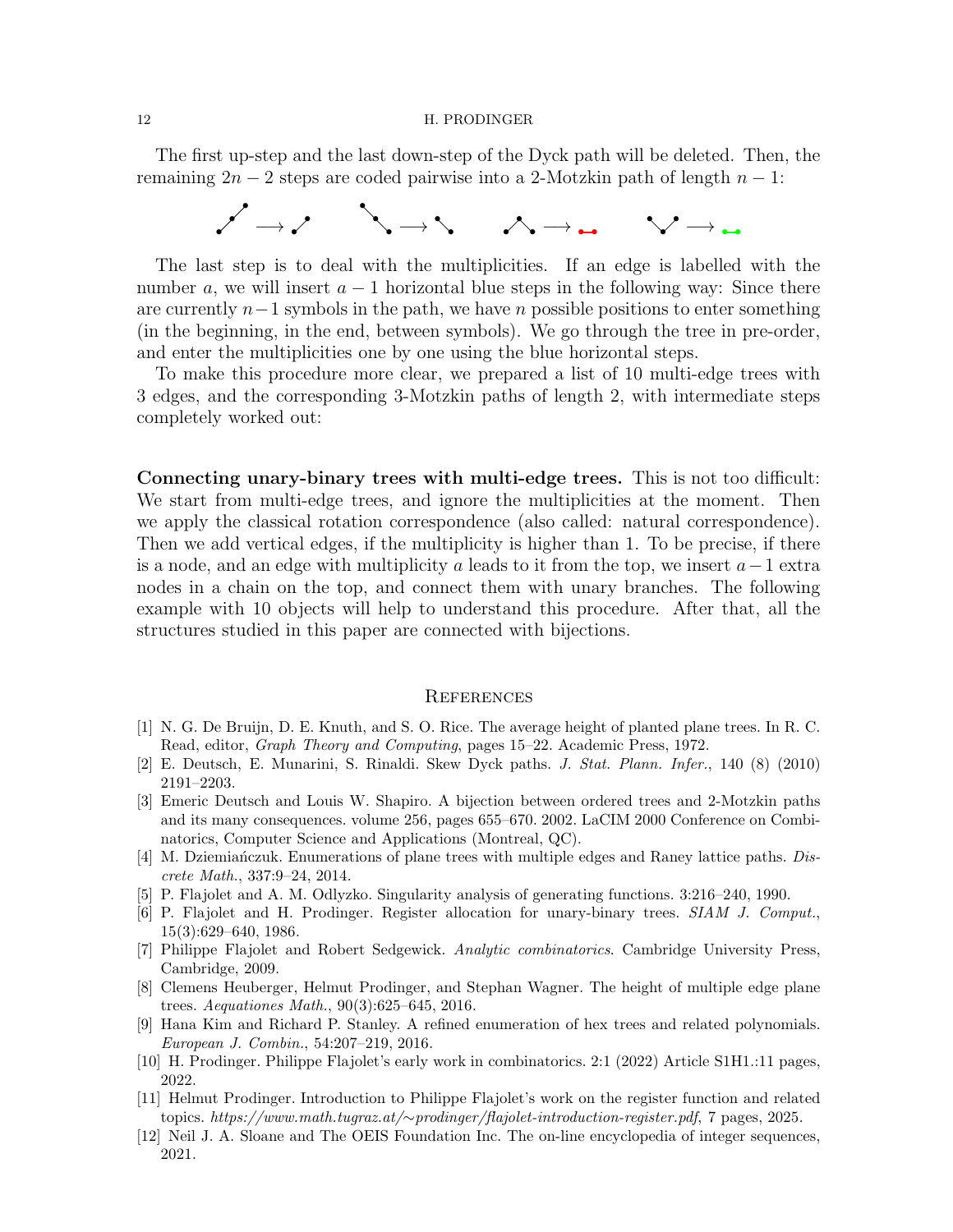

Table 1. First row is a multi-edge tree with 3 edges, second row is the standard Dyck path (multiplicities ignored), third row is cutting off first and last step, and then translated pairs of steps, fourth row is inserting blued horizontal edges, according to multiplicities.

Helmut Prodinger, Mathematics Department, Stellenbosch University, 7602 Stellenbosch, South Africa.

*Email address*: hproding@sun.ac.za